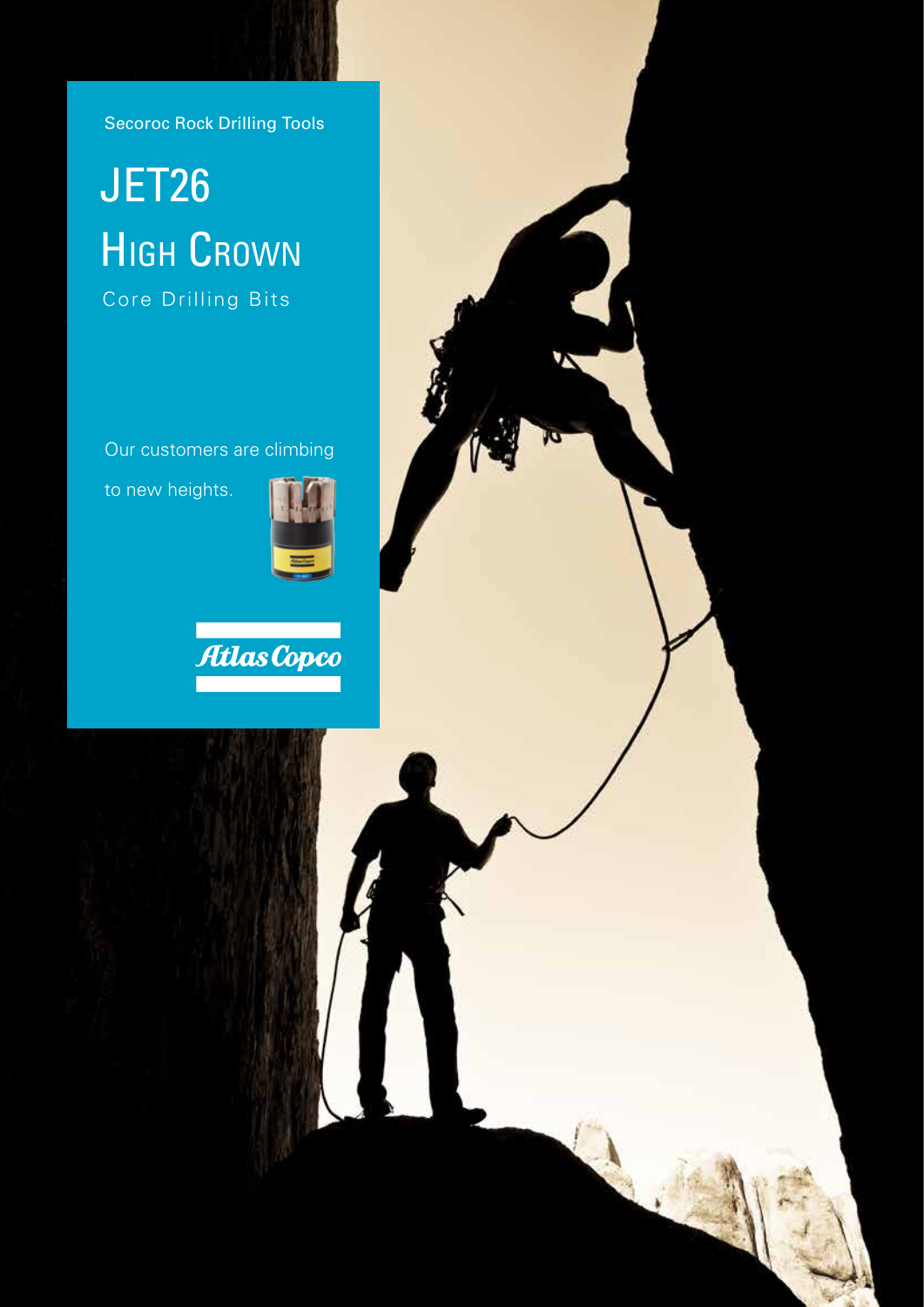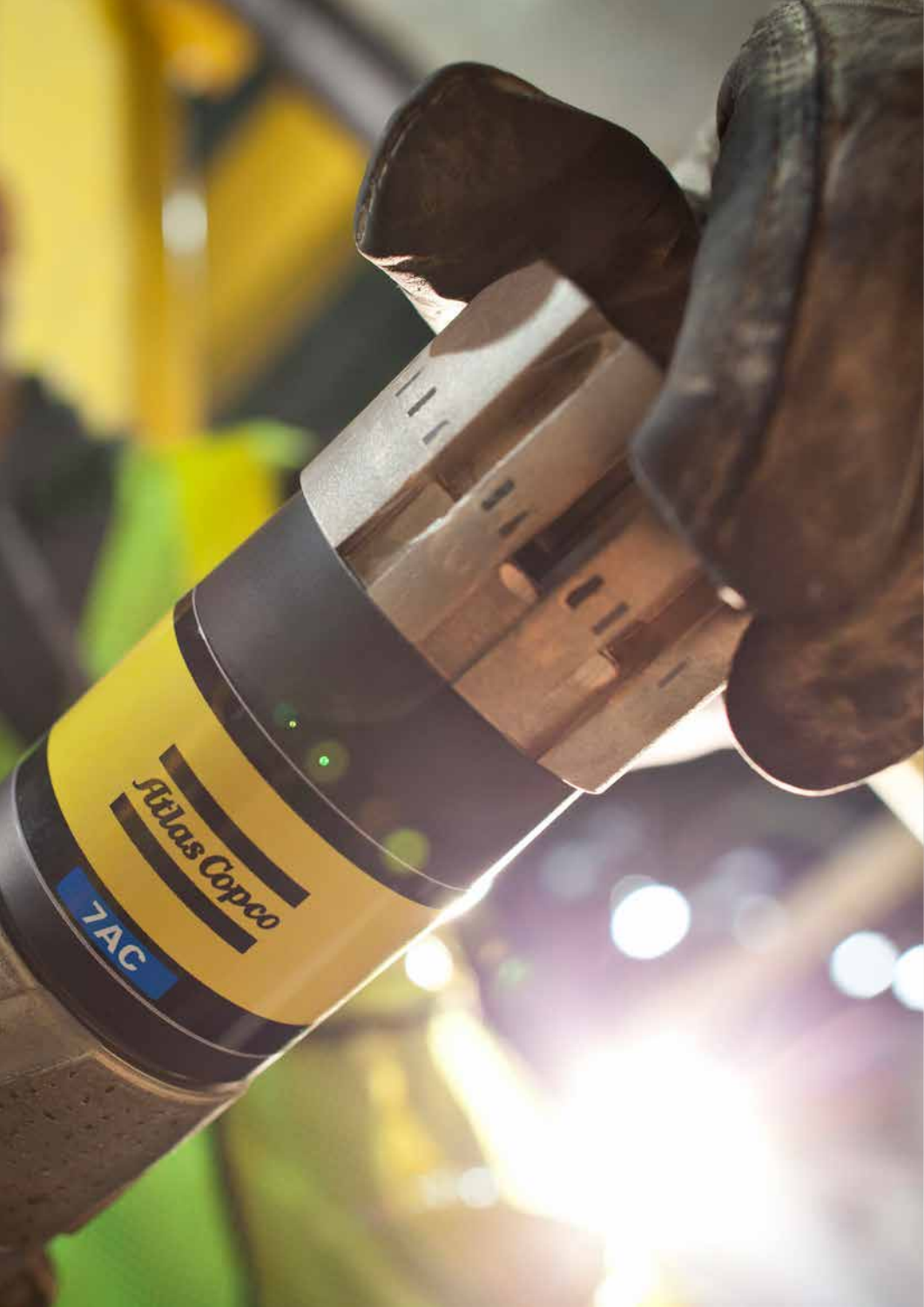# "One Hole - ONE BIT"

Yes, it's true with JET26. "One hole – one bit".

This ideal concept is much more realistic today with the new profile. Use it in competent and non-abrasive/slightly abrasive formations and be amazed with the performance. The Standard JET crown profile now comes with an extended crown height of 26mm.

The JET26 has been modified to provide an extremely robust 26mm design which prevents crown segments from snapping off in the hole.

The 26mm crown extends JET bit life significantly to drill to much greater depths compared to our JET and Torpedo V 13mm or 16mm core drilling bits wich are known for high penetration rates. The Jet26 profile continues drilling without or less rod tripping and tooling changes.

The JET26 bit is available in selected sizes and matrices.

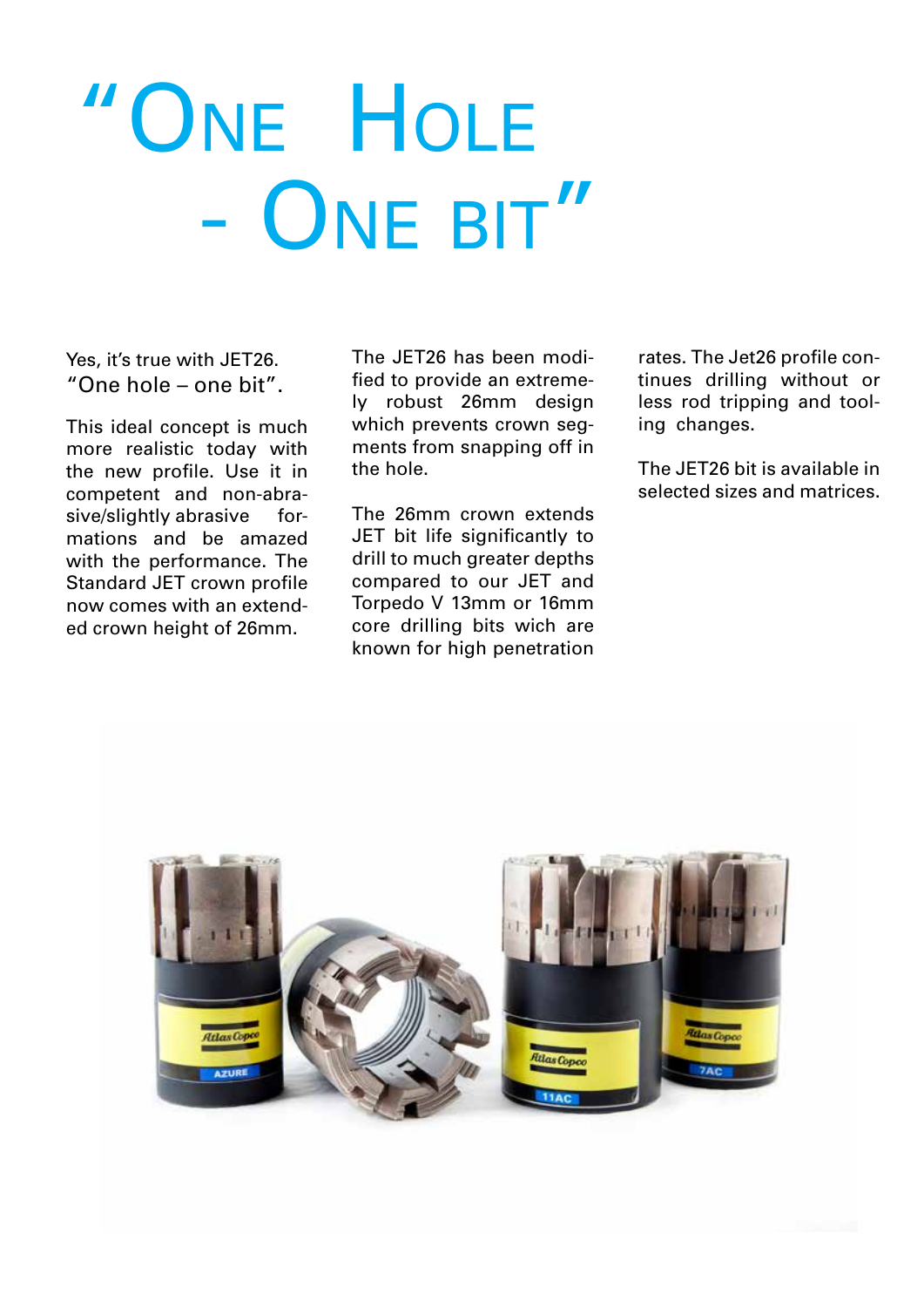### WIRELINE IMPREGNATED CORE BITS

#### **HIGH CROWN**

| <b>Size</b>    | <b>Matrix</b>    | <b>Crown Profile</b> | <b>Crown Height</b> | <b>Waterways</b> | <b>Description</b>           | <b>Part Number</b> |
|----------------|------------------|----------------------|---------------------|------------------|------------------------------|--------------------|
| 46.8 HBY       | 10               | Jet                  | 26                  | 3WW              | BIT 46.8 HBY 10 JET26 3WW    | 3760 9191 74       |
| 46.8 HBY       | <b>11AC</b>      | Jet                  | 26                  | 3WW              | BIT 46.8 HBY 11AC JET26 3WW  | 3760 9191 77       |
| 46.8 HBY       | $5 - 7$          | Jet                  | 26                  | 3WW              | BIT 46.8 HBY 5-7 JET26 3WW   | 3760 9191 70       |
| 46.8 HBY       | $6-8$            | Jet                  | 26                  | 3WW              | BIT 46.8 HBY 6-8 JET26 3WW   | 3760 919171        |
| 46.8 HBY       | 7AC              | Jet                  | 26                  | 3WW              | BIT 46.8 HBY 7AC JET26 3WW   | 3760 9191 75       |
| 46.8 HBY       | 7ACF             | Jet                  | 26                  | 3WW              | BIT 46.8 HBY 7ACF JET26 3WW  | 3760 9191 76       |
| 46.8 HBY       | $8-9$            | Jet                  | 26                  | 3WW              | BIT 46.8 HBY 8-9 JET26 3WW   | 3760 9191 72       |
| 46.8 HBY       | $\boldsymbol{9}$ | Jet                  | 26                  | 3WW              | BIT 46.8 HBY 9 JET26 3WW     | 3760 9191 73       |
| 46.8 HBY       | Azure            | Jet                  | 26                  | 3WW              | BIT 46.8 HBY Azure JET26 3WW | 3760 919178        |
| 46.8 HBY       | $KSS++$          | Jet                  | 26                  | 3WW              | BIT 46.8 HBY KSS++ JET26 3WW | 3760 919179        |
| 56.6 HBY       | 10               | Jet                  | 26                  | 3WW              | BIT 56.6 HBY 10 JET26 3WW    | 3760 9191 64       |
| 56.6 HBY       | <b>11AC</b>      | Jet                  | 26                  | 3WW              | BIT 56.6 HBY 11AC JET26 3WW  | 3760 9191 67       |
| 56.6 HBY       | $5 - 7$          | Jet                  | 26                  | 3WW              | BIT 56.6 HBY 5-7 JET26 3WW   | 3760 9191 60       |
| 56.6 HBY       | $6-8$            | Jet                  | 26                  | 3WW              | BIT 56.6 HBY 6-8 JET26 3WW   | 3760 9191 61       |
| 56.6 HBY       | 7AC              | Jet                  | 26                  | 3WW              | BIT 56.6 HBY 7AC JET26 3WW   | 3760 9191 65       |
| 56.6 HBY       | 7ACF             | Jet                  | 26                  | 3WW              | BIT 56.6 HBY 7ACF JET26 3WW  | 3760 9191 66       |
| 56.6 HBY       | $8-9$            | Jet                  | 26                  | 3WW              | BIT 56.6 HBY 8-9 JET26 3WW   | 3760 9191 62       |
| 56.6 HBY       | $\boldsymbol{9}$ | Jet                  | 26                  | 3WW              | BIT 56.6 HBY 9 JET26 3WW     | 3760 9191 63       |
| 56.6 HBY       | Azure            | Jet                  | 26                  | 3WW              | BIT 56.6 HBY Azure JET26 3WW | 3760 9191 68       |
| 56.6 HBY       | $KSS++$          | Jet                  | 26                  | 3WW              | BIT 56.6 HBY KSS++ JET26 3WW | 3760 9191 69       |
| BGM/BTW        | 10               | Jet                  | 26                  | 3WW              | BIT BGM/BTW 10 JET26 3WW     | 3760 9191 54       |
| BGM/BTW        | <b>11AC</b>      | Jet                  | 26                  | 3WW              | BIT BGM/BTW 11AC JET26 3WW   | 3760 9191 57       |
| BGM/BTW        | $5 - 7$          | Jet                  | 26                  | 3WW              | BIT BGM/BTW 5-7 JET26 3WW    | 3760 9191 50       |
| BGM/BTW        | $6-8$            | Jet                  | 26                  | 3WW              | BIT BGM/BTW 6-8 JET26 3WW    | 3760 9191 51       |
| BGM/BTW        | 7AC              | Jet                  | 26                  | 3WW              | BIT BGM/BTW 7AC JET26 3WW    | 3760 9191 55       |
| BGM/BTW        | 7ACF             | Jet                  | 26                  | 3WW              | BIT BGM/BTW 7ACF JET26 3WW   | 3760 9191 56       |
| <b>BGM/BTW</b> | $8-9$            | Jet                  | 26                  | 3WW              | BIT BGM/BTW 8-9 JET26 3WW    | 3760 9191 52       |
| BGM/BTW        | $\boldsymbol{9}$ | Jet                  | 26                  | 3WW              | BIT BGM/BTW 9 JET26 3WW      | 3760 9191 53       |
| BGM/BTW        | Azure            | Jet                  | 26                  | 3WW              | BIT BGM/BTW Azure JET26 3WW  | 3760 9191 58       |
| BGM/BTW        | $KSS++$          | Jet                  | 26                  | 3WW              | BIT BGM/BTW KSS++ JET26 3WW  | 3760 9191 59       |
| BO             | 10               | Jet                  | 26                  | 3WW              | BIT BO 10 JET26 3WW          | 3760 9191 44       |
| BO             | 11AC             | Jet                  | 26                  | 3WW              | BIT BO 11AC JET26 3WW        | 3760 919147        |
| BO             | $5 - 7$          | Jet                  | 26                  | 3WW              | BIT BO 5-7 JET26 3WW         | 3760 9191 40       |
| B <sub>0</sub> | $6-8$            | Jet                  | 26                  | 3WW              | BIT BO 6-8 JET26 3WW         | 3760 9191 41       |
| B <sub>0</sub> | 7AC              | Jet                  | 26                  | 3WW              | BIT BO 7AC JET26 3WW         | 3760 9191 45       |
| BO             | 7ACF             | Jet                  | 26                  | 3WW              | BIT BO 7ACF JET26 3WW        | 3760 9191 46       |
| BO             | $8-9$            | Jet                  | 26                  | 3WW              | BIT BO 8-9 JET26 3WW         | 3760 9191 42       |
| B <sub>0</sub> | $\overline{9}$   | Jet                  | 26                  | 3WW              | BIT BO 9 JET26 3WW           | 3760 9191 43       |
| B <sub>0</sub> | Azure            | Jet                  | 26                  | 3WW              | BIT BO Azure JET26 3WW       | 3760 9191 48       |
| BO             | $KSS++$          | Jet                  | 26                  | 3WW              | BIT BO KSS++ JET26 3WW       | 3760 9191 49       |
| HO             | 10               | Jet                  | 26                  | 4WW              | BIT HO 10 JET26 4WW          | 3760 9191 34       |
| H <sub>0</sub> | 11AC             | Jet                  | 26                  | 4WW              | BIT HO 11AC JET26 4WW        | 3760 9191 37       |
| H <sub>0</sub> | $5 - 7$          | Jet                  | 26                  | 4WW              | BIT HO 5-7 JET26 4WW         | 3760 9191 30       |
| H <sub>0</sub> | $6-8$            | Jet                  | 26                  | 4WW              | BIT HO 6-8 JET26 4WW         | 3760 9191 31       |



APPLICATION 1 (GREEN) Soft to medium hard, abrasive and fractured to competent formations. APPLICATION 2 (BLUE) Million to hard, slightly abrasive,<br>slightly fractured to competent formations.



APPLICATION 3 (RED) Hard to extremely hard, competent formations.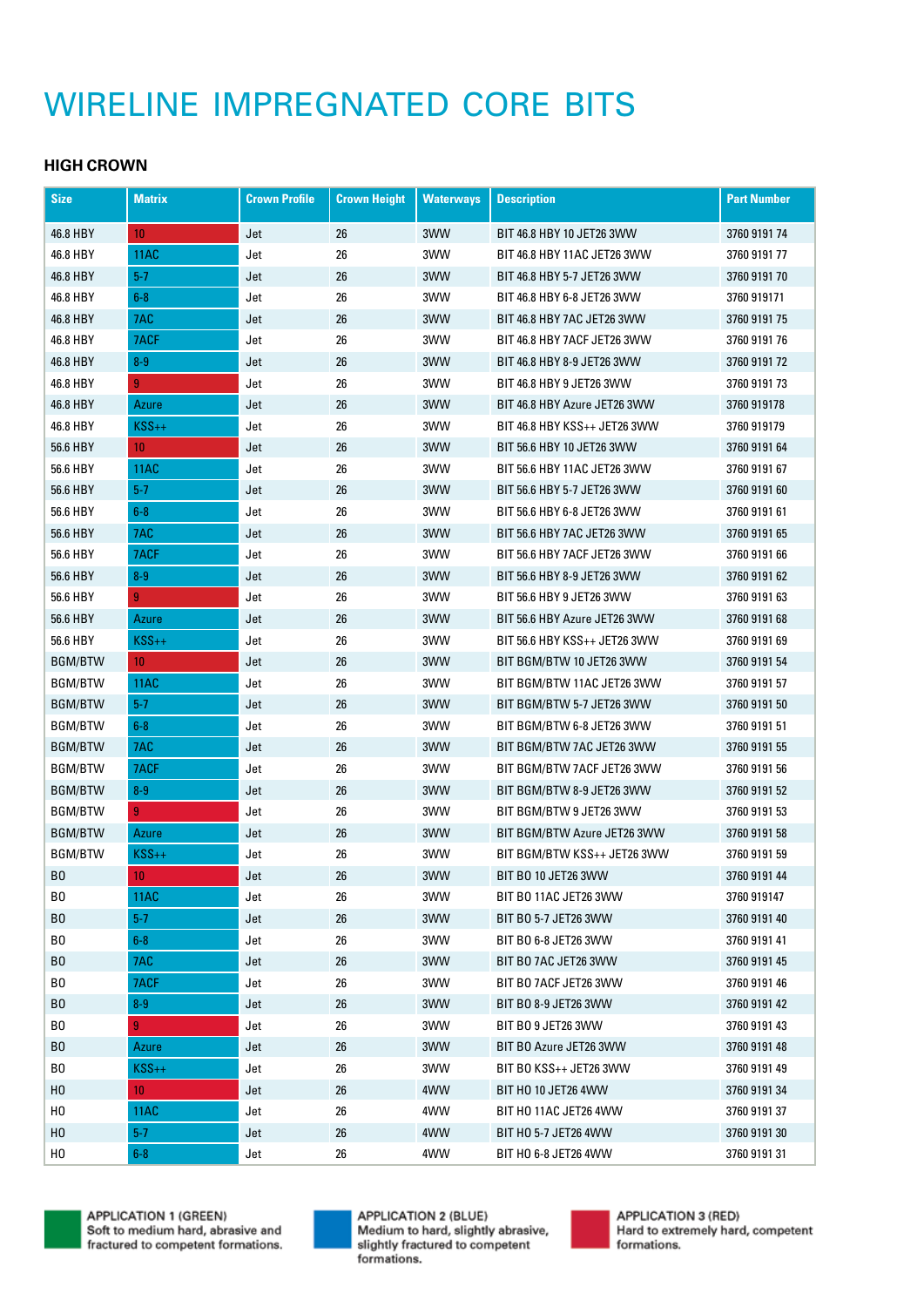### WIRELINE IMPREGNATED CORE BITS

#### **HIGH CROWN**

| <b>Size</b>      | <b>Matrix</b>   | <b>Crown Profile</b> | <b>Crown Height</b> | <b>Waterways</b> | <b>Description</b>          | <b>Part Number</b> |
|------------------|-----------------|----------------------|---------------------|------------------|-----------------------------|--------------------|
| H <sub>0</sub>   | 7AC             | Jet                  | 26                  | 4WW              | BIT HO 7AC JET26 4WW        | 3760 9191 35       |
| H <sub>0</sub>   | 7ACF            | Jet                  | 26                  | 4WW              | BIT HO 7ACF JET26 4WW       | 3760 9191 36       |
| H <sub>0</sub>   | $8-9$           | Jet                  | 26                  | 4WW              | BIT HO 8-9 JET26 4WW        | 3760 9191 32       |
| H <sub>0</sub>   | $\overline{9}$  | Jet                  | 26                  | 4WW              | BIT HO 9 JET26 4WW          | 3760 9191 33       |
| H <sub>0</sub>   | <b>AZURE</b>    | Jet                  | 26                  | 4WW              | BIT HO AZURE JET26 4WW      | 3760 9191 38       |
| H <sub>0</sub>   | $KSS++$         | Jet                  | 26                  | 4WW              | BIT HO KSS++ JET26 4WW      | 3760 9191 39       |
| NGM/NTW          | 10              | Jet                  | 26                  | 4WW              | BIT NGM/NTW 10 JET26 4WW    | 3760 9191 04       |
| NGM/NTW          | <b>11AC</b>     | Jet                  | 26                  | 4WW              | BIT NGM/NTW 11AC JET26 4WW  | 3760 9191 07       |
| NGM/NTW          | $5 - 7$         | Jet                  | 26                  | 4WW              | BIT NGM/NTW 5-7 JET26 4WW   | 3760 9191 00       |
| NGM/NTW          | $6-8$           | Jet                  | 26                  | 4WW              | BIT NGM/NTW 6-8 JET26 4WW   | 3760 9191 01       |
| NGM/NTW          | 7AC             | Jet                  | 26                  | 4WW              | BIT NGM/NTW 7AC JET26 4WW   | 3760 9191 05       |
| NGM/NTW          | 7ACF            | Jet                  | 26                  | 4WW              | BIT NGM/NTW 7ACF JET26 4WW  | 3760 9191 06       |
| NGM/NTW          | $8-9$           | Jet                  | 26                  | 4WW              | BIT NGM/NTW 8-9 JET26 4WW   | 3760 9191 02       |
| NGM/NTW          | $\overline{9}$  | Jet                  | 26                  | 4WW              | BIT NGM/NTW 9 JET26 4WW     | 3760 9191 03       |
| NGM/NTW          | <b>Azure</b>    | Jet                  | 26                  | 4WW              | BIT NGM/NTW Azure JET26 4WW | 3760 9191 08       |
| NGM/NTW          | $KSS++$         | Jet                  | 26                  | 4WW              | BIT NGM/NTW KSS++ JET26 4WW | 3760 9191 09       |
| N <sub>0</sub>   | 10              | Jet                  | 26                  | 4WW              | BIT NO 10 JET26 4WW         | 3760 9191 24       |
| N <sub>0</sub>   | <b>11AC</b>     | Jet                  | 26                  | 4WW              | BIT NO 11AC JET26 4WW       | 3760 9191 27       |
| N <sub>0</sub>   | $5 - 7$         | Jet                  | 26                  | 4WW              | BIT NO 5-7 JET26 4WW        | 3760 9191 20       |
| N <sub>0</sub>   | $6 - 8$         | Jet                  | 26                  | 4WW              | BIT NO 6-8 JET26 4WW        | 3760 9191 21       |
| N <sub>0</sub>   | 7AC             | Jet                  | 26                  | 4WW              | BIT NO 7AC JET26 4WW        | 3760 9191 25       |
| N <sub>0</sub>   | 7ACF            | Jet                  | 26                  | 4WW              | BIT NO 7ACF JET26 4WW       | 3760 9191 26       |
| N <sub>0</sub>   | $8-9$           | Jet                  | 26                  | 4WW              | BIT NO 8-9 JET26 4WW        | 3760 9191 22       |
| N0               | 9               | Jet                  | 26                  | 4WW              | BIT NO 9 JET26 4WW          | 3760 9191 23       |
| N0               | Azure           | Jet                  | 26                  | 4WW              | BIT NO Azure JET26 4WW      | 3760 9191 28       |
| NO.              | $KSS++$         | Jet                  | 26                  | 4WW              | BIT NO KSS++ JET26 4WW      | 3760 9191 29       |
| N <sub>02</sub>  | 10 <sup>1</sup> | Jet                  | 26                  | 4WW              | BIT NO2 10 JET26 4WW        | 3760 9191 14       |
| N02              | <b>11AC</b>     | Jet                  | 26                  | 4WW              | BIT NO2 11AC JET26 4WW      | 3760 9191 17       |
| N <sub>02</sub>  | $5 - 7$         | Jet                  | 26                  | 4WW              | BIT NO2 5-7 JET26 4WW       | 3760 9191 10       |
| N02              | $6 - 8$         | Jet                  | 26                  | 4WW              | BIT NO2 6-8 JET26 4WW       | 3760 9191 11       |
| N <sub>02</sub>  | 7AC             | Jet                  | 26                  | 4WW              | BIT NO2 7AC JET26 4WW       | 3760 9191 15       |
| N02              | 7ACF            | Jet                  | 26                  | 4WW              | BIT NO2 7ACF JET26 4WW      | 3760 9191 16       |
| N <sub>0</sub> 2 | $8-9$           | Jet                  | 26                  | 4WW              | BIT NO2 8-9 JET26 4WW       | 3760 9191 12       |
| N02              | 9               | Jet                  | 26                  | 4WW              | BIT NO2 9 JET26 4WW         | 3760 9191 13       |
| N <sub>02</sub>  | Azure           | Jet                  | 26                  | 4WW              | BIT NO2 Azure JET26 4WW     | 3760 9191 18       |
| N02              | $KSS++$         | Jet                  | 26                  | 4WW              | BIT NO2 KSS++ JET26 4WW     | 3760 9191 19       |





APPLICATION 2 (BLUE) Medium to hard, slightly abrasive, slightly fractured to competent formations.



APPLICATION 3 (RED) Hard to extremely hard, competent formations.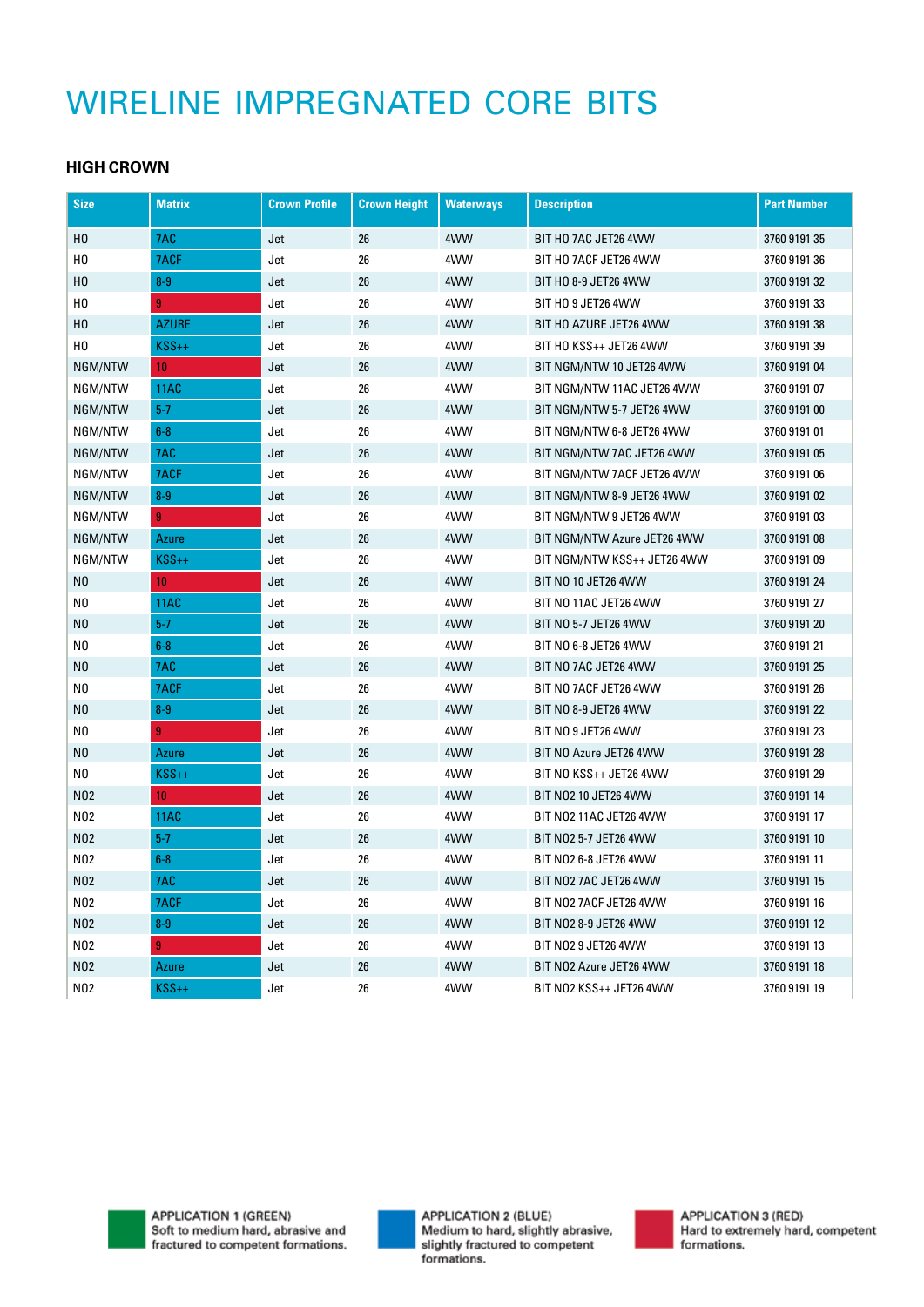# BENEFITS BEHIND THE DESIGN

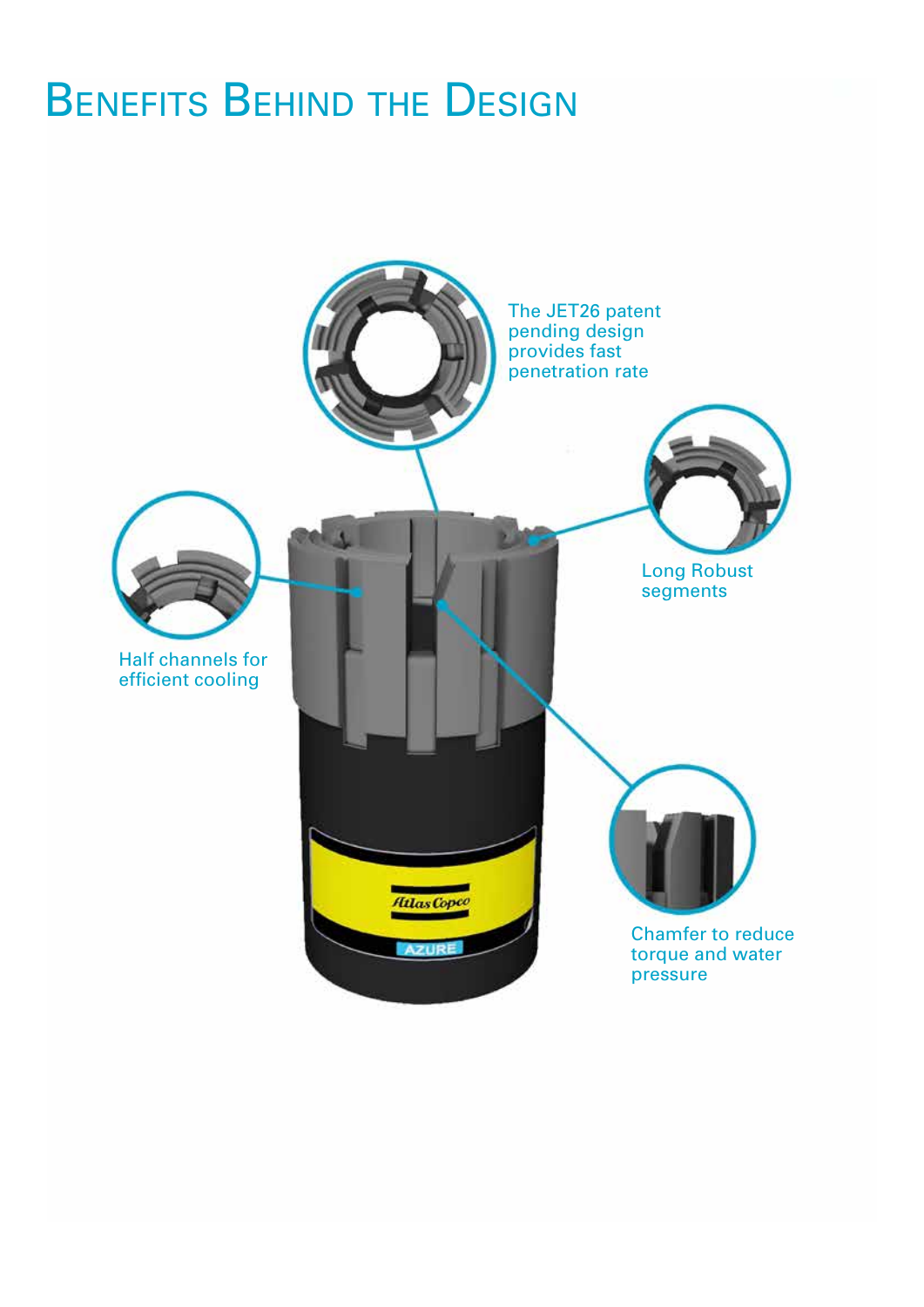# **BIT SELECTION CHART**

| <b>Rock Group</b> | <b>Formation Description</b>                                                                | <b>Rock Type</b>                                                                                                   | <b>Abrasion Friendly</b> | <b>Matrix</b> |
|-------------------|---------------------------------------------------------------------------------------------|--------------------------------------------------------------------------------------------------------------------|--------------------------|---------------|
| 14                | Soft to medium hard<br>Extremely to slightly abrasive<br>Extremely to slightly broken       | Shafe:<br><b>Sandstone</b><br>Limestone                                                                            | X                        |               |
| в                 | <b>Medium hard</b><br><b>Altrasive</b><br>Moderately to slightly broken                     | <b>Limestone Dolomite</b><br><b>Weathered Granite</b><br><b>Weathered Gneiss</b><br>Serpentinite<br>Metaperidotite | 3                        |               |
| ß.                | <b>Medium hard</b><br>Moderatly abrasive<br>Moderately to slightly broken                   | <b>Diorite</b><br>Gabbro<br>Peridotite<br><b>Griefss</b><br>Basalt<br>Andesito                                     | H<br>Ę                   |               |
| Ŧ.                | Medium hard - hard<br><b>Moderately abrasive</b><br><b>Slightly broken to competent</b>     | Motabasalt<br>Amphibolite<br><b>Metamorphosed Diorite</b><br>Metamorphosed Gabbro<br><b>Diabase</b>                |                          | ğ             |
| 8                 | Hard<br>Slightly abrasive<br>Competent                                                      | Quartz rich Skarn<br>Granite<br>Pegmatita                                                                          |                          | SHAW!         |
| 9                 | <b>Very hard</b><br>Slightly abrasive or non-abrasive<br><b>Very competent</b>              | Metamorphosed grantic rock<br>Quartz rich Gneiss                                                                   |                          |               |
| 10                | <b>Extremely hard</b><br>Non-abrasive<br>Fine grained to amorphous<br><b>Very competent</b> | <b>Cinert</b><br>Jasperite<br>Quartzite<br><b>Highly metamorphosed volcanics</b>                                   |                          |               |

#### OUR NEW CROWN JET26 BIT DESIGN IS AVAILABLE IN THE FOLLOWING:

|                 | <b>JET26 Matrices</b> |                | <b>JET26 Sizes</b> |
|-----------------|-----------------------|----------------|--------------------|
| AZURE           | 11AC                  | 46.8HBY        | N <sub>0</sub>     |
| 7AC             | $8 - 9$               | 56.6HBY        | N <sub>02</sub>    |
| 7ACF<br>$6 - 8$ | 9<br>10               | <b>BGM/BTW</b> | NGM/NTW            |
| $5 - 7$         |                       | B <sub>0</sub> | H <sub>0</sub>     |